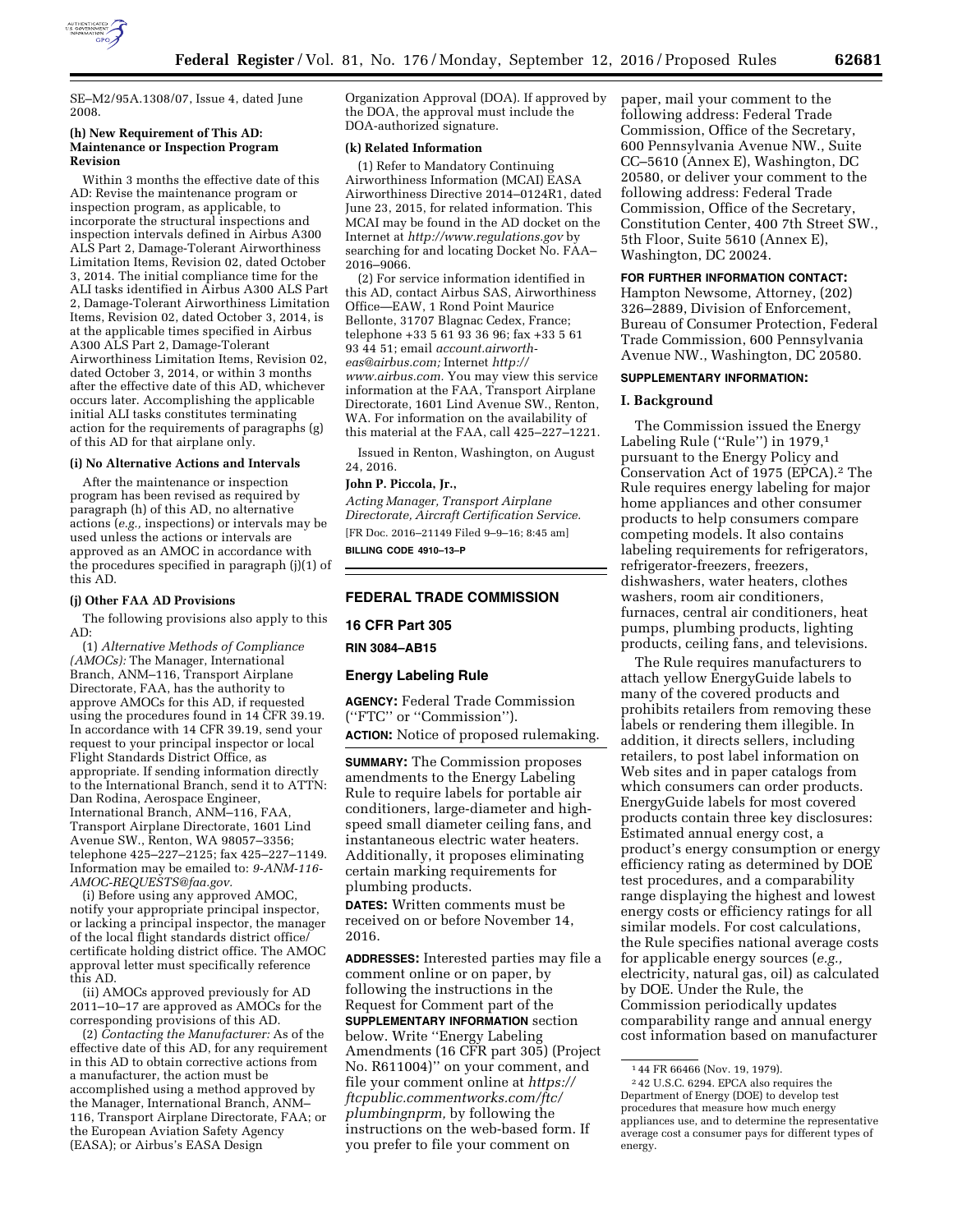data submitted pursuant to the Rule's reporting requirements.3

# **II. Proposed Amendments to the Energy Labeling Rule**

The Commission seeks comments on issues related to recent DOE regulatory actions or new issues raised by commenters in response to a November 2, 2015 Notice of Proposed Rulemaking (''2015 NPRM'' or ''NPRM'') (80 FR 67351), including portable air conditioner labeling, large-diameter and high-speed small-diameter ceiling fan labels, electric instantaneous water heater labeling, and plumbing disclosures changes.4

### *A. Portable Air Conditioners*

*Background:* In the 2015 NPRM, the Commission sought comment on labeling for portable air conditioners (portable ACs) in response to a DOE proposal designating portable air conditioners as covered products under EPCA.5 Given the similarity of portable air conditioners to room air conditioners (room ACs), the Commission proposed requiring the same or similar labeling for the two products. In addition, the Commission proposed requiring such labels after DOE completes its portable air conditioner test procedure rulemaking.

In support of this position, the Commission stated that labels for this product category are likely to assist consumers in their purchasing decisions. It is also stated such labels would be economically and technologically feasible.6 Portable air conditioners are common in the marketplace, use energy equivalent to already-covered room air conditioners, and vary in their energy use. Specifically, DOE has reported that the aggregate energy use of portable ACs has been increasing as these units have become popular in recent years.7 DOE

5*See* 78 FR 40403 (July 5, 2013); 42 U.S.C. 6292. Portable air conditioners are movable units, unlike room air conditioners, which are permanently installed on the wall or in a window.

7*See* 78 FR at 40404–05; *Technical Support Document: Energy Efficiency; Program for Consumer Products and Commercial and Industrial Equipment: Portable Air Conditioners.* U.S. Department of Energy—Office of Energy Efficiency and Renewable Energy (Feb. 18, 2015), *[http://](http://www.regulations.gov/#!documentDetail;D=EERE-2013-BT-STD-0033-0007)*

also estimated that these products have a large efficiency rating range (approximately 8.2–14.3 Energy Efficiency Ratio (EER)). In addition, DOE estimated average per-household annual electricity consumption for these products at approximately 650 kWh/yr (750 kWh/yr for EER 8.2, and 400 kWh/ yr for EER 14.3). Thus, the Commission stated in the 2015 NPRM that energy labeling for these products is likely to assist consumers with their purchasing decisions by allowing them to compare competing models' energy costs. In addition, because these products closely resemble room air conditioners, which are currently labeled under the Rule, the burdens and benefits of labeling these products should not differ significantly from those already applicable to room air conditioners.

Therefore, the Commission proposed requiring labels for portable air conditioners identical to the current room air conditioner label in content and format. The proposed amendments included the DOE's proposed definition of ''portable air conditioner'' in section 305.3.8 These amendments would include separate ranges for portable air conditioners in the Rule's appendices, which the Commission would publish after data becomes available. The Commission did not propose combining the ranges with room air conditioners, stating that it was not clear whether consumers routinely compare portable air conditioners to room air conditioners. In addition, consistent with requirements applicable to room air conditioners, the Commission proposed establishing reporting requirements identical to DOE's for these products. The Commission also explained that it would not make a final determination on labeling until DOE issued a final test procedure and defined ''portable air conditioner.'' 9 The NPRM stated that the Commission would provide manufacturers adequate time to test their products and report energy data before they must begin complying with any labeling requirements.10

9 DOE published a proposed test procedure on February 25, 2015 (80 FR 10212).

10Under EPCA, any energy representations on the label must reflect the DOE test results. 42 U.S.C.

*Comments:* Commenters generally supported requiring EnergyGuide labels for portable air conditioners. For instance, the Joint Commenters agreed that requiring EnergyGuide labels for portable air conditioners will likely assist consumers in making purchasing decisions and be economically and technologically feasible. As discussed below, the commenters also addressed the comparative information for these labels and the timing of the potential requirements. Although commenters generally supported labeling for portable ACs, they differed about the comparability information on the label. AHAM agreed with the Commission's initial proposal not to combine ranges for portable and room air conditioners. The Joint Commenters disagreed and specifically recommended a second range bar comparing room and portable air conditioners of similar capacity. They explained that consumer questions posted on shopping Web sites suggest that many consumers directly compare the two product types and use portable units in a manner similar to room air conditioners. In addition, some retailers market portable air conditioners as energy-efficient alternatives to room air conditioners.

Commenters also addressed the timing of DOE's test procedure and the FTC's labeling requirement. The California IOUs agreed that FTC should wait until DOE finalizes the test procedure for portable air conditioners before requiring an EnergyGuide label. They explained that the DOE procedure is likely to include new metrics to address portable air conditioners' performance comparability, peakdemand performance, and actual usage. AHAM strongly urged the Commission to align the label implementation date to coincide with DOE's compliance date for energy conservation standards. Given the considerable burdens associated with designing products to meet such standards, AHAM noted that EPCA sets a five-year lead-in period for manufacturers to comply.11 During that period, companies must ensure that new and existing products meet the applicable standard. According to AHAM, the pre-development, development, and tooling phases for new product launches can take years and require extensive company resources, time, and coordination. AHAM cautioned that any requirement to distribute labels prior to the DOE standards compliance date will require companies to divert resources from developing new, more efficient

<sup>3</sup> 16 CFR 305.10.

<sup>4</sup>The comments received in response to the 2015 NPRM are here: *[https://www.ftc.gov/policy/public](https://www.ftc.gov/policy/public-comments/initiative-601)[comments/initiative-601](https://www.ftc.gov/policy/public-comments/initiative-601)*. The comments included: Association of Home Appliance Manufacturers (AHAM) (#00016); CSA Group (#00007); California Investor Owned Utilities (California IOUs) (#00019); Earthjustice (''Joint Commenters'') (#00018); International Association of Plumbing and Mechanical Officials (IAPMO) (#00022); NSF International (#00005); and Plumbing Manufacturers International (PMI) (#00006).

<sup>6</sup>*See* 42 U.S.C. 6294(a)(3).

*[www.regulations.gov/#!documentDetail;D=EERE-](http://www.regulations.gov/#!documentDetail;D=EERE-2013-BT-STD-0033-0007)[2013-BT-STD-0033-0007.](http://www.regulations.gov/#!documentDetail;D=EERE-2013-BT-STD-0033-0007)* 

<sup>8</sup>To effect new labeling requirements, the proposed amendments insert the term ''portable air conditioner'' next to ''room air conditioner'' into appropriate sections of 305.2 (definitions), 305.3 (description of covered products), 305.7 (determinations of capacity), 305.8 (submission of data), 305.11 (labeling for appliances), and 305.20 (catalog requirements).

<sup>&</sup>lt;sup>11</sup> See 42 U.S.C. 6295(l).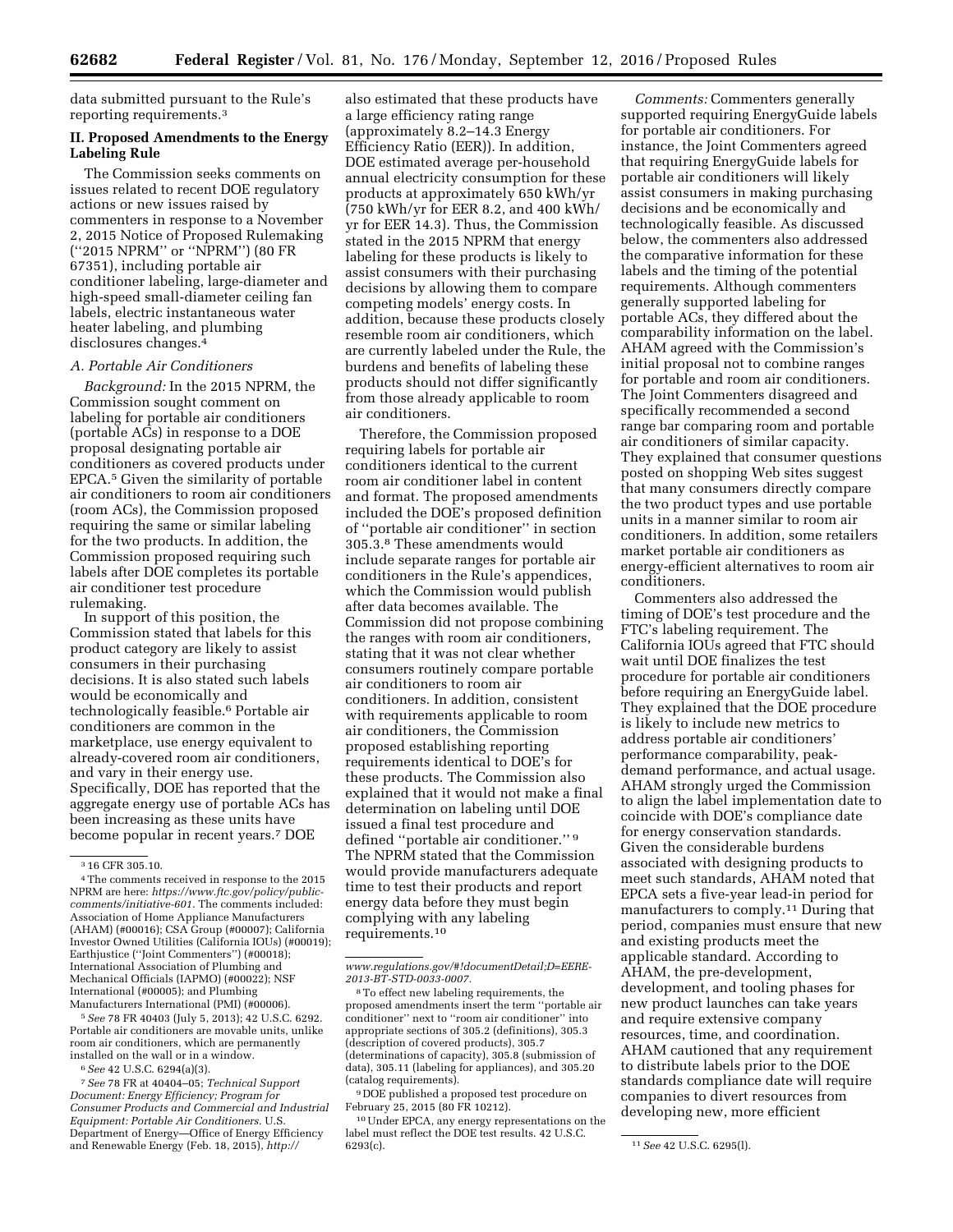products.12 In addition, in AHAM's view, if FTC requires labels before this date, manufacturers would have to test and label all the low-efficiency models they plan to discontinue because such models do not meet the DOE standards.13

*Discussion:* Consistent with the comments, the Commission continues to conclude that labeling for portable air conditioners will aid consumers in their purchasing decisions. On June 1, 2016 (81 FR 35242), DOE issued a final test procedure for these products, thus establishing a means to test and label them.

However, the content and timing of DOE's new test procedure raises several new issues. First, in its test procedure notice, DOE explained that its test procedures do not generate comparable results for portable and room air conditioners. In response to stakeholder concerns about this inconsistency, DOE plans to consider amending the room air conditioner procedure to address this issue. However, it is not clear when this change will occur. In the meantime, the inconsistent results might lead consumers to draw inaccurate conclusions regarding comparative yearly energy cost estimates. However, such problems will arise only if consumers consider portable and room air conditioners to be reasonable substitutes for one another. The Commission raised this issue in the NPRM. In declining to propose combined portable AC and room AC comparability ranges, the Commission stated that ''it is not clear whether consumers routinely compare portable air conditioners to room air conditioners when shopping.'' 14 As discussed above, commenters split in their opinions on this issue. AHAM, without elaboration, agreed with the Commission's proposal

to keep the ranges separate. In contrast, the Joint Commenters, citing several examples, asserted that consumers do, in fact, make such comparisons. Likewise, DOE stated in its recent test procedure Notice that ''comparative ratings between room ACs and portable ACs [are] desirable,'' implying that consumers do compare these products.15 Given the possibility that the two labels would lead consumers to make inaccurate comparisons between portable AC and room AC models, the Commission proposes waiting to issue final portable air conditioner labels until the two test procedures are harmonized. In addition, once such harmonized data is available, the Commission proposes combining range categories for portable ACs and room ACs given commenter evidence suggesting consumers do, in fact, compare the two product types.16 The Commission seeks comment on all aspects of this proposal.17

Second, the Commission seeks comment on the timing and content of reporting requirements for portable air conditioners. The NPRM indicated that the Commission would simply follow DOE's reporting requirements for these products. However, at this time, DOE has not established such provisions. Given the current absence of DOE reporting requirements, commenters should address the types of information that FTC should collect pending DOE reporting rules.

Finally, now that DOE has issued a final test procedure and is proceeding to set a compliance date for efficiency standards, the Commission seeks input on the overall timing of label requirements. The 2015 NPRM explained the Commission would establish labeling requirements sometime after the test procedure's publication. However, industry commenters, citing significant burdens associated with testing and labeling, urged the Commission to synchronize any new labeling requirements with the DOE standards compliance date. In light of these concerns, the Commission seeks comments on whether the final label requirement should coincide with the future DOE standards compliance date

or the Commission should require the new labels sooner.

# *B. Large-Diameter and High-Speed Small Diameter Ceiling Fan Labels*

The Commission recently issued updated ceiling fan labels, which the Commission will require on all fan boxes within two years. In publishing the new label, the Commission excluded large-diameter fans (*i.e.,* 84 inches or greater in diameter) and high-speed small-diameter (HSSD) fans because the new DOE test procedure prescribes significantly different operating assumptions (hours per day) for these models.18 The DOE test procedure dictates a 6.4-hour per day operating assumption for standard fans but a 12 hour per day figure for large-diameter and HSSD models.19 As a result, the DOE test yields substantially different yearly cost estimates for fans with the same power consumption. Absent adequate disclosures alerting consumers to the different operating assumptions on these models, the resulting inconsistencies could be confusing or even misleading. Accordingly, the Commission seeks comment on the need for, and content of, large-diameter and HSSD fan labels. Commenters should address whether EnergyGuide labels or other required labels for these two fan types are necessary to help consumers make purchasing decisions, whether consumers commonly compare these fan types to more conventional fans, and, if so, what information is necessary on the labels or other disclosures to prevent confusion.

### *C. Electric Instantaneous Water Heaters*

The Commission also proposes to require EnergyGuide labels for electric instantaneous water heaters. Although the current Rule includes such products in the ''water heater'' definition (section 305.3), DOE's test procedure has not included provisions for measuring the annual energy consumption of electric instantaneous models. Therefore, the Commission has not required labels for such products. However, DOE has updated its test procedure to include such a measurement.20 Accordingly, the

<sup>12</sup>AHAM also explained that it will take significant time for manufactures to determine the list of active models and, out of those models, identify those that qualify as "basic models" under<br>DOE and FTC regulations.

<sup>&</sup>lt;sup>13</sup> Finally, AHAM noted that the testing and labeling involved would be more burdensome than the estimates included in the Paperwork Reduction Act analysis of the 2015 NPRM. Specifically, AHAM estimated: 32 hours per model for testing (8 hours  $\times$  4 units, as well as up to 4 hours for preparing the data); 40 hours per model for reporting; and 40 hours per model for label preparation. It is unclear whether AHAM's reporting burden estimate refers to annual certification reports or to new model reports. Annual reports include all models under current production (including models previously reported to the database). It is also unclear whether an estimate of 40 hours for label drafting is per model rather than, perhaps more justifiably, per product type or per manufacturer. As noted in the Paperwork Reduction Act discussion below, the Commission seeks clarification regarding these estimates.

<sup>14</sup> 80 FR at 67357.

<sup>15</sup> 81 FR at 35251. DOE also noted ''the many similarities between room ACs and portable ACs in design, cost, functionality, consumer utility, and applications.'' *See* 81 FR at 35250.

 $^{\rm 16}\rm{The}$  Commission proposes to group the ranges by size only and not by product configuration (*e.g.,*  reverse cycle or louvered sides).

<sup>17</sup>Consistent with the Commission's recent decision on room air conditioners, the portable AC label would appear on the product box, not the unit itself. In addition, the portable AC label would disclose the Combined Energy Efficiency Ratio (CEER). 80 FR 67285, 67292 (Nov. 2, 2015).

<sup>18</sup> 81 FR 48620 (July 25, 2016). In its proposed test procedure Notice, DOE described a HSSD fan as a model that has a blade thickness of less than 3.2 mm at the edge or a maximum tip speed greater than applicable limits set out by DOE and does not otherwise qualify as ''a very small-diameter ceiling fan, highly-decorative ceiling fan or belt-driven ceiling fan.'' DOE also explained that ''HSSD ceiling fans generally operate at much higher speeds (in terms of RPM) than standard or hugger ceiling fans, and are installed in commercial applications.'' 81 FR 1688, 1700, and 1703 (Jan. 13, 2016).

<sup>19</sup> 81 FR at 48645.

<sup>20</sup> 79 FR 40542 (July 11, 2014).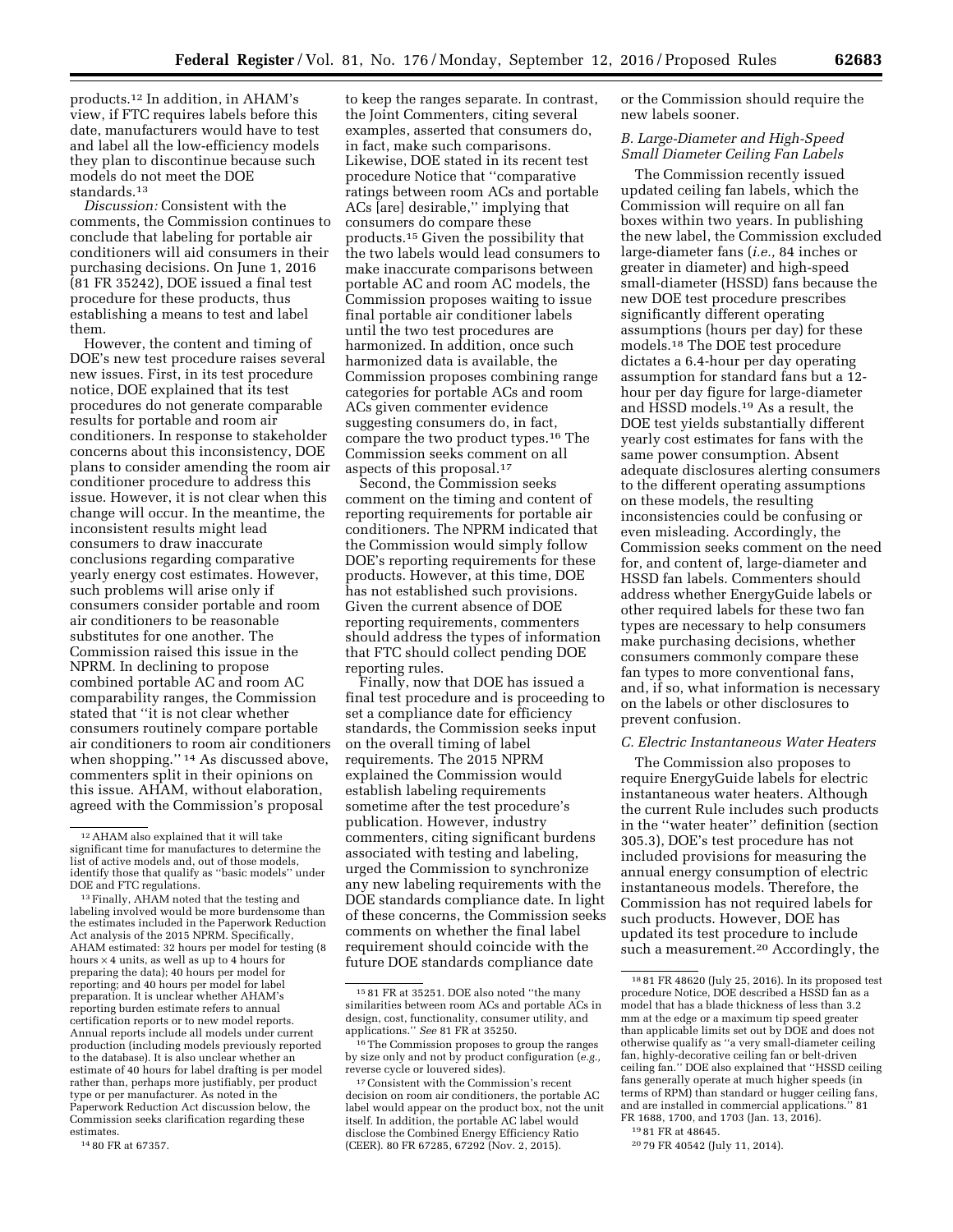Commission proposes to amend the Rule to require labeling, and publish comparability ranges for use on these products in a final Rule. The labels will follow the same format and content as other covered water heaters. The final Rule will require manufacturers to begin using labels on their products within 180-days of the final Rule.

# *D. Plumbing ASME Reference Update*

*Background:* The Commission also proposed to update the marking and labeling requirements in Section 305.16 to reference the current ASME standards for showerheads and faucets (''A112.18.1''), as well as water closets and urinals (''A112.19.2''). The proposed change would update these references by removing the letter ''M,'' which appeared in older, obsolete versions of the standards' titles (*e.g.,*  "A112.18.1M"). Under the proposal, the Rule would require the markings to read ''A112.18.1'' and ''A112.19.2'' respectively, making them consistent with the current designations referenced in existing DOE water efficiency standards (10 CFR part 430). EPCA directs the Commission to amend the labeling requirements to be consistent with any revisions to these ASME standards, unless the Commission finds such amendments would be inconsistent with EPCA's purposes and labeling requirements.21 In the proposal, the Commission indicated it had found no such inconsistency. Given the routine nature of this change and the minimal impact it would have on consumers, the Commission proposed providing manufacturers with two years to revise the marking on their affected plumbing products to include the updated reference.

*Comments:* In response, plumbing manufacturers and standards organizations, including CSA, IAPMO, PMI, and NSF, recommended the Commission remove this marking requirement for showerheads and faucets (A112.18.1), as well as water closets and urinals (A112.19.2).<sup>22</sup> The commenters offered several different reasons. First, NSF and PMI argued that consumers are unaware of the marking's relevance. They explained that consumers do not associate the ASME

markings with product performance. PMI and CSA also noted that the Energy Labeling Rule does not require such markings for most other covered products, such as appliances, subject to similar standards.<sup>23</sup> Second, the commenters (*e.g.,* IAPMO, NSF) asserted that existing requirements, as well any revisions to them, impose unnecessary and unreasonable burdens without any corresponding benefit. NSF explained that the marking requirements are particularly burdensome for products that have limited surface space. Third, according to the commenters, the Rule's marking requirements are no longer necessary because the ASME standards themselves no longer require such markings and all applicable plumbing codes now impose similar disclosures and require manufacturers to third-party certify their products to the current applicable standard.24

*Discussion:* The Commission agrees with commenters that the required marking appears to have outlived its usefulness, and that its removal likely will have no negative impact on consumers or other market participants. In addition, as noted in the comments, the current revisions of both ASME standards no longer require these markings. Because the NPRM did not seek comments on this substantial change, the Commission has provided amendatory language in this Notice and seeks comment on this issue.

### **III. Request for Comment**

You can file a comment online or on paper. For the Commission to consider your comment, we must receive it on or before November 14, 2016. Write ''Energy Labeling Amendments (16 CFR part 305) (Project No. R611004)'' on your comment. Your comment including your name and your state will be placed on the public record of this proceeding, including, to the extent practicable, on the public Commission Web site, at *[https://www.ftc.gov/policy/](https://www.ftc.gov/policy/public-comments) [public-comments.](https://www.ftc.gov/policy/public-comments)* As a matter of discretion, the Commission tries to remove individuals' home contact information from comments before placing them on the Commission Web site.

Because your comment will be made public, you are solely responsible for making sure that your comment does not include any sensitive personal information, such as anyone's Social Security number, date of birth, driver's license number or other state identification number or foreign country equivalent, passport number, financial account number, or credit or debit card number. You are also solely responsible for making sure that your comment does not include any sensitive health information, such as medical records or other individually identifiable health information. In addition, do not include any ''[t]rade secret or any commercial or financial information which is . . . privileged or confidential,'' as discussed in section 6(f) of the FTC Act, 15 U.S.C. 46(f), and FTC Rule 4.10(a)(2), 16 CFR 4.10(a)(2). In particular, do not include competitively sensitive information such as costs, sales statistics, inventories, formulas, patterns, devices, manufacturing processes, or customer names.

If you want the Commission to give your comment confidential treatment, you must file it in paper form, with a request for confidential treatment, and you must follow the procedure explained in FTC Rule 4.9(c), 16 CFR 4.9(c). Your comment will be kept confidential only if the FTC General Counsel grants your request in accordance with the law and the public interest.

Postal mail addressed to the Commission is subject to delay due to heightened security screening. As a result, we encourage you to submit your comments online. To make sure that the Commission considers your online comment, you must file it at *[https://](https://ftcpublic.commentworks.com/ftc/plumbingnprm) [ftcpublic.commentworks.com/ftc/](https://ftcpublic.commentworks.com/ftc/plumbingnprm)  [plumbingnprm,](https://ftcpublic.commentworks.com/ftc/plumbingnprm)* by following the instruction on the Web-based form. If this Notice appears at *[http://](http://www.regulations.gov) [www.regulations.gov,](http://www.regulations.gov)* you also may file a comment through that Web site.

If you prefer to file your comment on paper, mail your comment to the following address: Federal Trade Commission, Office of the Secretary, 600 Pennsylvania Avenue NW., Suite CC–5610 (Annex E), Washington, DC 20580, or deliver your comment to the following address: Federal Trade Commission, Office of the Secretary, Constitution Center, 400 7th Street SW., 5th Floor, Suite 5610 (Annex E), Washington, DC 20024. If possible, submit your paper comment to the Commission by courier or overnight service.

Visit the Commission Web site at *<http://www.ftc.gov>*to read this NPRM and the news release describing it. The

 $21$  42 U.S.C. 6294(a)(2)(E).

<sup>22</sup>The commenters recommended that, consistent with EPCA's requirements (42 U.S.C. 6294(a)(2)(E)(i) and 42 U.S.C. 6294(a)(2)(F)(i)), the Commission retain the flow rate and water use disclosures for these products to continue to help consumers with their purchasing decisions. The commenters also explained that the ''M'' designation, a now obsolete reference to metric that was in the standard's title when Congress first required marking, has since been removed from the titles of both standards.

<sup>23</sup>CSA noted that Canada does not require a similar federal marking requirement, and that this has not harmed Canadian residents.

<sup>24</sup>At the time the Commission promulgated the marking regulations, no such third-party requirements existed. According to the commenters, third-party certification also requires a small certification mark on the product as well as periodic product and manufacturing facilities auditing to ensure ongoing compliance. Additionally, certifiers maintain public listings on their Web sites, which allows verification of product compliance.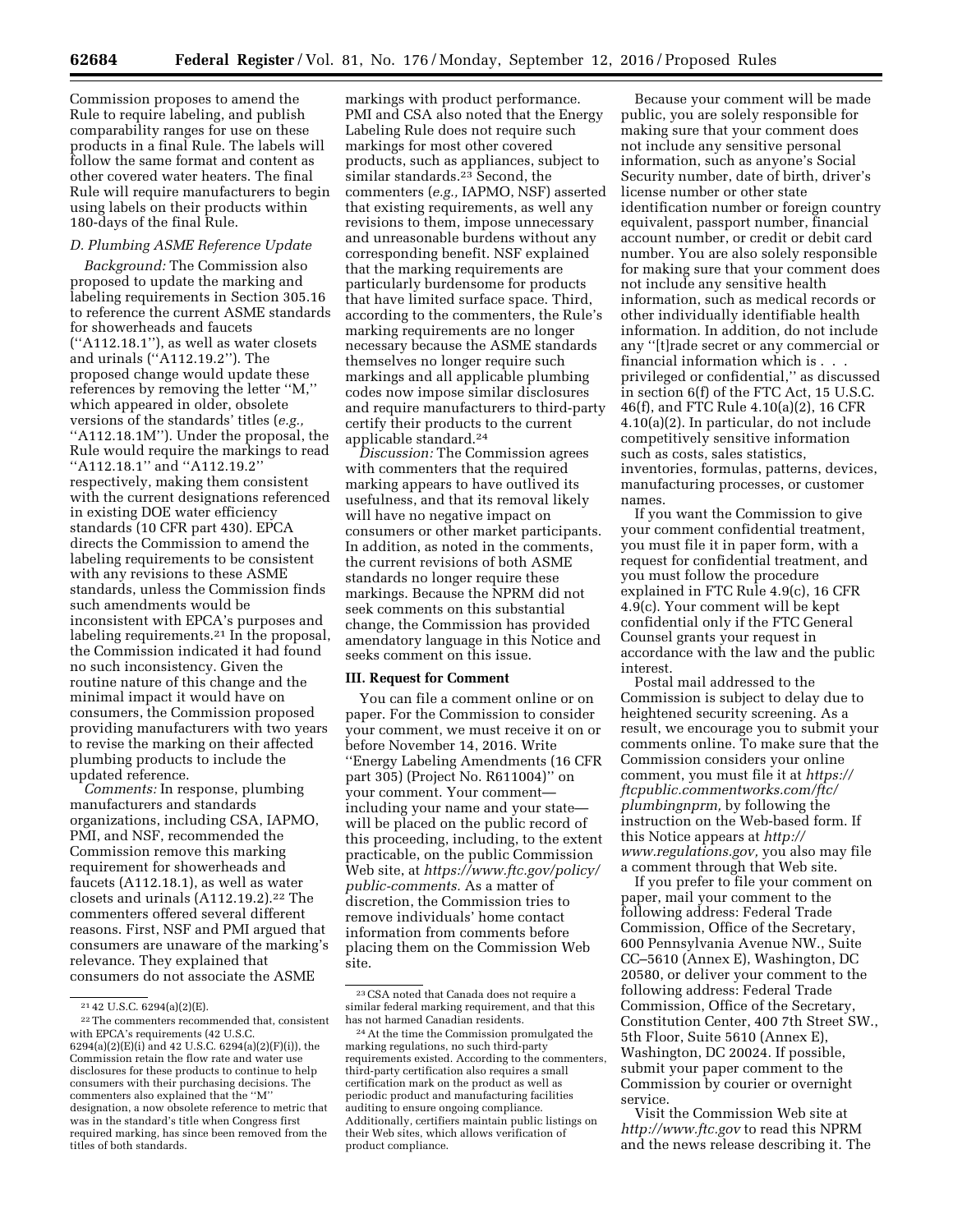FTC Act and other laws that the Commission administers permit the collection of public comments to consider and use in this proceeding, as appropriate. The Commission will consider all timely and responsive public comments that it receives on or before November 14, 2016. You can find more information, including routine uses permitted by the Privacy Act, in the Commission's privacy policy, at *[http://www.ftc.gov/ftc/privacy.htm.](http://www.ftc.gov/ftc/privacy.htm)*  Because written comments appear adequate to present the views of all interested parties, the Commission has not scheduled an oral hearing regarding these proposed amendments. Interested parties may request an opportunity to present views orally. If such a request is made, the Commission will publish a document in the **Federal Register**  stating the time and place for such oral presentation(s) and describing the procedures that will be followed. Interested parties who wish to present oral views must submit a hearing request, on or before October 4, 2016, in the form of a written comment that describes the issues on which the party wishes to speak. If there is no oral hearing, the Commission will base its decision on the written rulemaking record.

## **IV. Paperwork Reduction Act**

The current Rule contains recordkeeping, disclosure, testing, and reporting requirements that constitute information collection requirements as defined by 5 CFR 1320.3(c), the definitional provision within the Office of Management and Budget (OMB) regulations that implement the Paperwork Reduction Act (PRA). OMB has approved the Rule's existing information collection requirements through May 31, 2017 (OMB Control No. 3084–0069). The proposed amendments make changes in the Rule's labeling requirements that will increase the PRA burden as detailed below.25 Accordingly, FTC staff will submit this notice of proposed rulemaking and associated Supporting Statement to OMB for review under the PRA.26

Burden estimates below are based on Census data, DOE figures and estimates, general knowledge of manufacturing practices, and trade association advice and figures. The FTC estimates that there are about 450 basic models (*i.e.,*  units with essentially identical physical and electrical characteristics) affected by these amendments, including 100 electric instantaneous water heater models, 130 large-diameter and 70 highspeed small diameter fan models, and 150 portable air conditioner models. In addition, FTC staff estimates that there are 6 instantaneous water heater manufacturers, 20 ceiling fan manufacturers (of large-diameter and high-speed small diameter models), and 45 portable air conditioner manufacturers. The FTC estimates that there are approximately 2,700,000 ceiling fan units (of the type relevant here), 1,000,000 portable air conditioner units, and 100,000 electric instantaneous water heaters shipped each year in the U.S.

*Reporting:* FTC staff estimates that the average reporting burden for manufacturers will be approximately two minutes to enter label data per basic model. Subject to further public comment, including AHAM clarification regarding its reporting burden estimate, the FTC estimates that annual reporting burden is approximately 15 hours [(2 minutes  $\times$  450 models).

*Labeling:* The FTC additionally seeks further public comment on its burden estimate for labeling, including AHAM clarification of its proffered estimate for portable AC labeling. Provisionally, and tied to prior FTC burden estimates for labeling focused on the time to affix product labels, FTC staff estimates burden to be six seconds per unit; accordingly, 6,334 hours (six seconds  $\times$ 3,800,000 total annual product shipments).

*Testing:* Manufacturers will require approximately 3 hours to test each new basic ceiling fan model, 24 hours for each water heater, and 36 hours for portable air conditioners.27 The FTC estimates that, on average, 50% of the total basic models are tested each year. Accordingly, the estimated annual testing burden for the three affected products categories is 4,200 hours [ceiling fans—300 hours (3 hours × 200  $\times$ .5); water heaters—1,200 hours (24 hours  $\times$  100  $\times$  .5); and PACs—2,700 hours (36 hours  $\times$  150  $\times$  .5)].

*Recordkeeping:* The Rule also requires ceiling fan manufacturers to keep records of test data generated in performing the tests to derive information included on labels. The FTC estimates that it will take manufacturers one minute per record (*i.e.,* per model) to store the data. Accordingly, the estimated annual recordkeeping burden would be approximately 8 hours, rounded up (1 minute  $\times$  450 basic models).

*Catalog Disclosures:* Based upon FTC staff research concerning the number of manufacturers and online retailers, staff estimates that there are an additional 300 catalog sellers who are subject to the Rule's catalog disclosure requirements. Staff estimates further that these sellers each require approximately 3 hours per year to incorporate the data into their catalogs. This estimate is based on the assumptions that entry of the required information takes on average one minute per covered product and that the average online catalog contains approximately 200 covered products relevant here. Given that there is great variety among sellers in the volume of products that they offer online, it is very difficult to estimate such numbers with precision. In addition, this analysis assumes that information for all 200 covered products is entered into the catalog each year. This is a conservative assumption because the number of incremental additions to the catalog from year to year is likely to be much lower after initial start-up efforts have been completed. Thus, the total annual disclosure burden for all catalog sellers of ceiling fans covered by the Rule is 900 hours (300 sellers  $\times$  3 hours).

Thus, estimated annual burden attributable to the proposed amendments is 11,457 hours (15 hours for reporting + 6,334 hours for affixing labels  $+4,200$  hours for testing  $+8$  hours for recordkeeping + 900 disclosure hours for catalog sellers).

### Annual Labor Costs

Staff derived labor costs by applying assumed hourly wages 28 to the burden hours described above. In calculating labor costs, the FTC assumes that electrical engineers perform test procedures, electronic equipment installers affix labels, and data entry workers enter label data, catalog

<sup>25</sup>The proposed changes to plumbing should impose no additional burden beyond existing estimates because such changes either impose no or *de minimis* additional burdens, or manufacturers should be able to incorporate the proposed changes into their normally scheduled package or label revisions without incurring additional burdens beyond those already accounted for.

<sup>26</sup>The PRA analysis for this rulemaking focuses strictly on the information collection requirements created by and/or otherwise affected by the amendments. Unaffected information collection provisions have previously been accounted for in past FTC analyses under the Rule and are covered by the current PRA clearance from OMB.

<sup>27</sup>For portable ACs, the estimate assumes 3 units tested at 8 hours apiece consistent with DOE requirements, with an additional 4 hours for data analysis. *See* DOE's Compliance Certification Management System at *[https://](https://www.regulations.doe.gov/ccms) [www.regulations.doe.gov/ccms.](https://www.regulations.doe.gov/ccms)* 

<sup>28</sup>The mean hourly wages that follow are drawn from ''Occupational Employment and Wages—May 2015,'' Bureau of Labor Statistics (''BLS''), U.S. Department of Labor, Table 1, released March 30, 2016 (''National employment and wage data from the Occupational Employment Statistics survey by occupation, May 2015''), available at *[http://](http://www.bls.gov/news.release/ocwage.t01.htm) [www.bls.gov/news.release/ocwage.t01.htm.](http://www.bls.gov/news.release/ocwage.t01.htm)*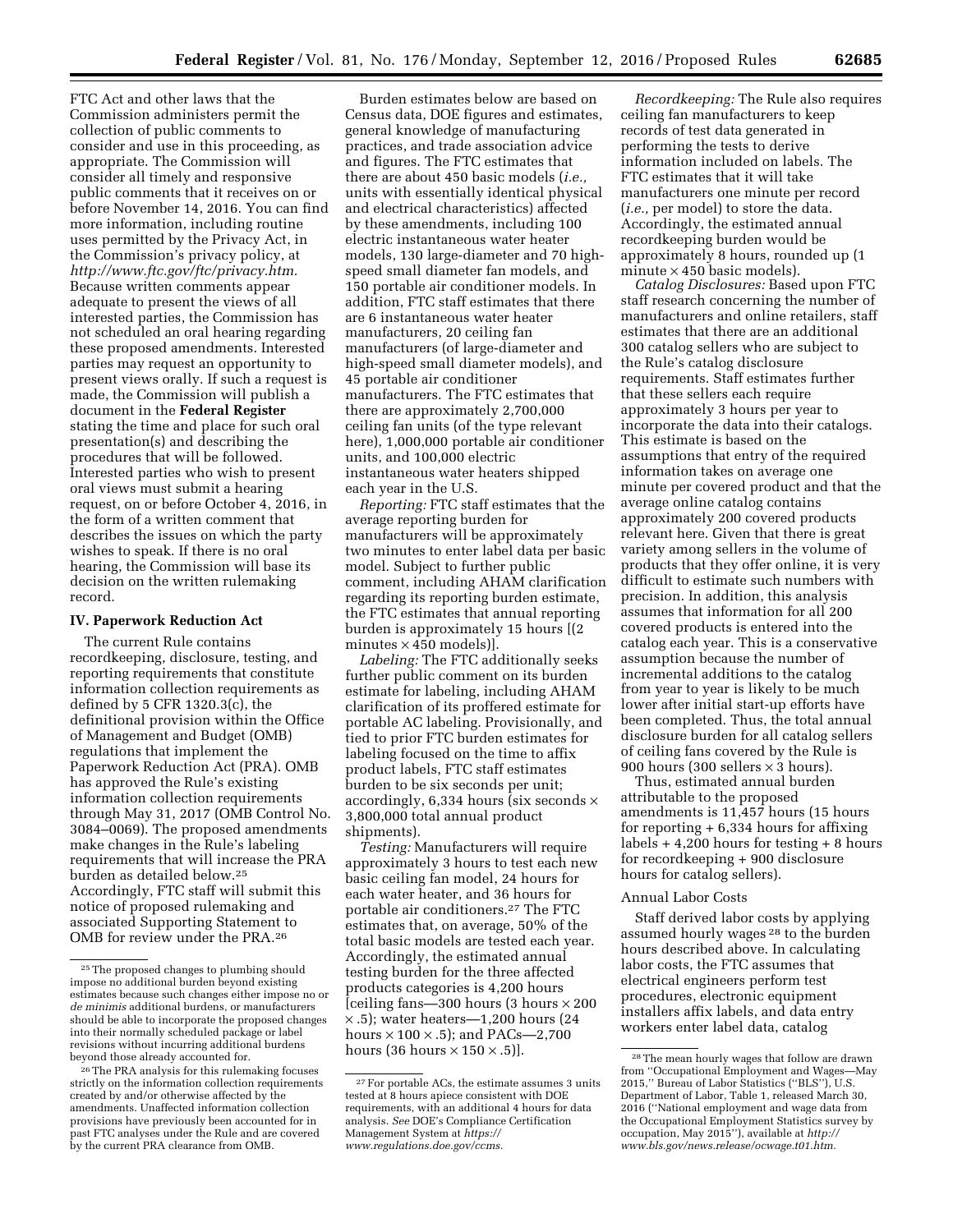disclosures, and perform recordkeeping. Average hourly wages for these labor categories, based on BLS data, are as follows: (1) Electrical engineers (\$46.80); (2) electronic equipment installers (\$24.22); and  $(3)$  data entry workers (\$15.79).

Based on the above estimates and assumptions, the total annual labor cost for the five different categories of burden under the Rule, applied to the affected product categories, is derived as follows:

- *Reporting (Data Entry):* 15 hours (450 basic models  $\times$  2 minutes)  $\times$  \$15.79/hour (data entry workers) = \$237
- *Labeling (Affixing Labels):* 6,334 hours × \$24.22 (electronic equipment installers) = \$153,409
- *Testing:* 4,200 hours × \$46.80/hour (electrical engineers) = \$196,560
- *Recordkeeping:* 8 hours × \$15.79/hour (data entry workers) = \$126
- *Catalog Disclosures:* 1,200 hours × \$15.79/ hour (data entry workers) = \$18,948 Thus, the total annual labor cost is

approximately \$369,280.

*Estimated annual non-labor cost burden:* Manufacturers are not likely to require any significant capital costs to comply with the proposed amendments. Industry members, however, will incur the cost of printing labels for each covered unit. The estimated label cost, based on \$.03 per label, is \$114,000  $(3,800,000 \times$ \$.03).

*Total Estimate:* Accordingly, the estimated total hour burden of the proposed amendments is 11,457 with associated labor costs of \$369,280 and annualized capital or other non-labor costs totaling \$114,000.

Pursuant to section  $3506(c)(2)(A)$  of the PRA, the FTC invites comments on: (1) Whether the proposed information collection is necessary, including whether the information will be practically useful; (2) the accuracy of our burden estimates, including whether the methodology and assumptions used are valid; (3) ways to enhance the quality, utility, and clarity of the information to be collected; and (4) ways to minimize the burden of the collection of information. All comments should be filed as prescribed in the **ADDRESSES** section above, and must be received on November 14, 2016.

Comments on the proposed recordkeeping, disclosure, and reporting requirements subject to review under the PRA should additionally be submitted to OMB. If sent by U.S. mail, they should be addressed to Office of Information and Regulatory Affairs, Office of Management and Budget, Attention: Desk Officer for the Federal Trade Commission, New Executive Office Building, Docket Library, Room

10102, 725 17th Street NW., Washington, DC 20503. Comments sent to OMB by U.S. postal mail, however, are subject to delays due to heightened security precautions. Thus, comments instead should be sent by facsimile to (202) 395–5806.

### **V. Regulatory Flexibility Act**

The Regulatory Flexibility Act (RFA), 5 U.S.C. 601 through 612, requires that the Commission provide an Initial Regulatory Flexibility Analysis (IRFA) with a proposed rule and a Final Regulatory Flexibility Analysis (FRFA), if any, with the final rule, unless the Commission certifies that the rule will not have a significant economic impact on a substantial number of small entities. *See* 5 U.S.C. 603 through 605.

The Commission does not anticipate that the proposed rule will have a significant economic impact on a substantial number of small entities. The Commission recognizes that some of the affected manufacturers may qualify as small businesses under the relevant thresholds. However, the Commission does not expect that the economic impact of the proposed amendments will be significant because these amendments involved routine labeling requirements commonly implemented by the affected entities and the burden of the requirements is not large as discussed in the Paperwork Reduction Act section of this Notice.

FTC staff estimates that the amendments will apply to 200 online and paper catalog sellers of covered products and about 71 product manufacturers. Staff expects that approximately 150 qualify as small businesses, all of which are online or paper catalog sellers.

Accordingly, this document serves as notice to the Small Business Administration of the FTC's certification of no effect. To ensure the accuracy of this certification, however, the Commission requests comment on whether the proposed rule will have a significant impact on a substantial number of small entities, including specific information on the number of entities that would be covered by the proposed rule, the number of these companies that are small entities, and the average annual burden for each entity. Although the Commission certifies under the RFA that the rule proposed in this notice would not, if promulgated, have a significant impact on a substantial number of small entities, the Commission has determined, nonetheless, that it is appropriate to publish an IRFA in order to inquire into the impact of the proposed rule on small entities.

Therefore, the Commission has prepared the following analysis:

### *A. Description of the Reasons That Action by the Agency Is Being Taken*

The Commission is proposing expanded product coverage and additional improvements to the Rule to help consumers in their purchasing decisions for high efficiency products.

# *B. Statement of the Objectives of, and Legal Basis for, the Proposed Rule*

The objective of the rule is to improve the effectiveness of the current labeling program. The legal basis for the Rule is the Energy Policy and Conservation Act (42 U.S.C. 6292 *et seq*).

# *C. Small Entities to Which the Proposed Rule Will Apply*

Under the Small Business Size Standards issued by the Small Business Administration, appliance manufacturers qualify as small businesses if they have fewer than 1,000 employees (for other household appliances the figure is 500 employees). Catalog sellers qualify as small businesses if their sales are less than \$8.0 million annually. FTC staff estimates that there are approximately 150 catalog sellers subject to the proposed rule's requirements that qualify as small businesses.29 The FTC seeks comment and information regarding the estimated number or nature of small business entities for which the proposed rule would have a significant economic impact.

# *D. Projected Reporting, Recordkeeping and Other Compliance Requirements*

The changes under consideration would slightly increase reporting or recordkeeping requirements associated with the Commission's labeling rules as discussed above. The amendments likely will increase compliance burdens by extending the labeling requirements to portable air conditioners, instantaneous electric water heaters, and certain ceiling fan types. The Commission assumes that the label design change will be implemented by data entry workers and underlying testing done by electrical engineers.

# *E. Duplicative, Overlapping, or Conflicting Federal Rules*

The Commission has not identified any other federal statutes, rules, or policies that would duplicate, overlap, or conflict with the proposed rule. The Commission invites comment and information on this issue.

<sup>29</sup>*See* 75 FR at 41712 (July 19, 2010).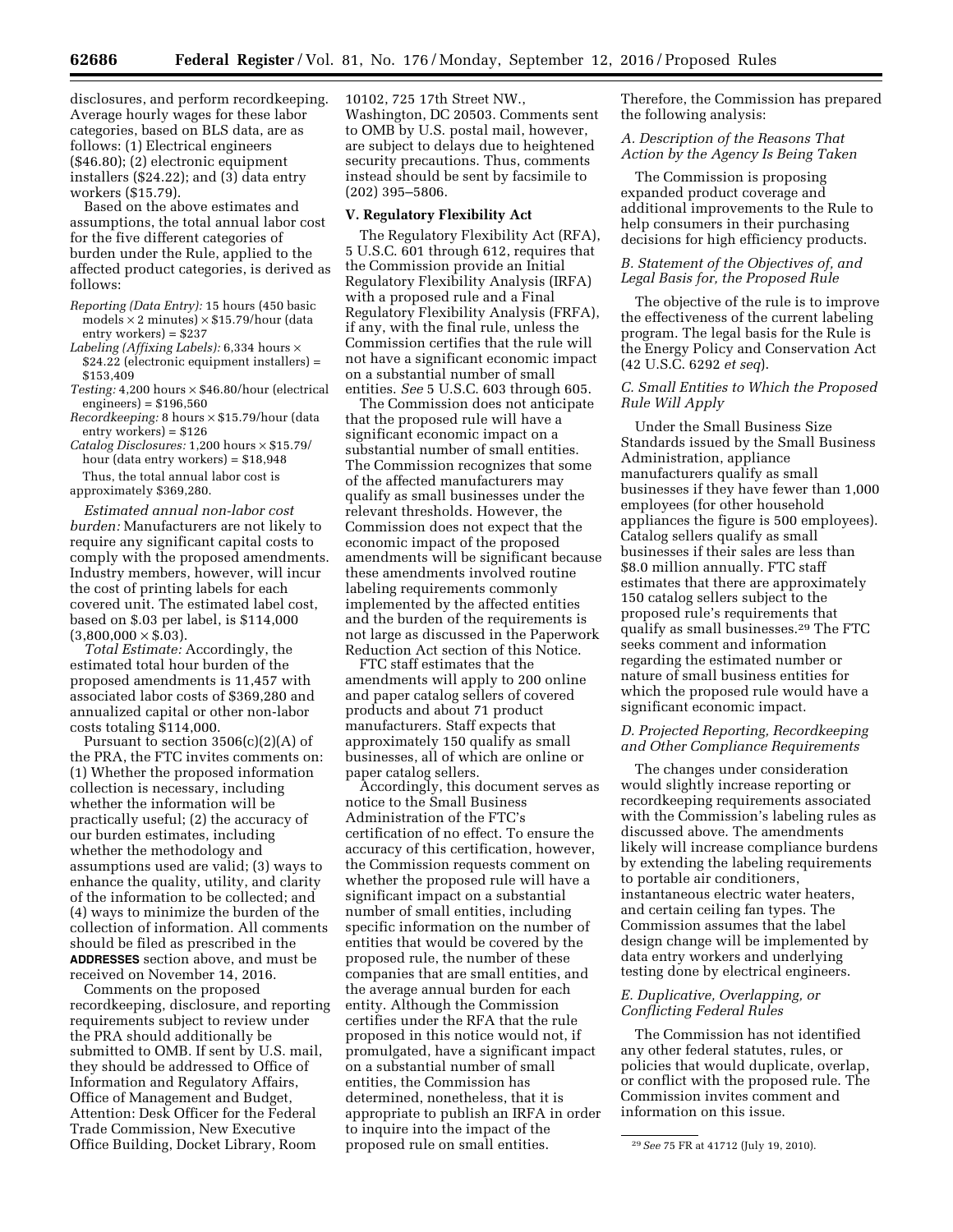# *F. Significant Alternatives to the Proposed Rule*

The Commission seeks comment and information on the need, if any, for alternative compliance methods that, consistent with the statutory requirements, would reduce the economic impact of the rule on small entities. For example, the Commission is currently unaware of the need to adopt any special provisions for small entities. However, if such issues are identified, the Commission could consider alternative approaches such as extending the effective date of these amendments for catalog sellers to allow them additional time to comply beyond the labeling deadline set for manufacturers. Nonetheless, if the comments filed in response to this notice identify small entities that are affected by the proposed rule, as well as alternative methods of compliance that would reduce the economic impact of the rule on such entities, the Commission will consider the feasibility of such alternatives and determine whether they should be incorporated into the final rule.

# **VI. Communications by Outside Parties to the Commissioners or Their Advisors**

Written communications and summaries or transcripts of oral communications respecting the merits of this proceeding, from any outside party to any Commissioner or Commissioner's advisor, will be placed on the public record. *See* 16 CFR  $1.26(b)(5)$ .

### **VII. Proposed Rule**

### **List of Subjects in 16 CFR Part 305**

Advertising, Energy conservation, Household appliances, Labeling, Reporting and recordkeeping requirements.

For the reasons discussed above, the Commission proposes to amend part 305 of title 16, Code of Federal Regulations, as follows:

# **PART 305—ENERGY AND WATER USE LABELING FOR CONSUMER PRODUCTS UNDER THE ENERGY POLICY AND CONSERVATION ACT (''ENERGY LABELING RULE'')**

■ 1. The authority citation for Part 305 continues to read as follows:

**Authority:** 42 U.S.C. 6294.

■ 2. In § 305.2, redesignate paragraph  $(l)(23)$  as  $(l)(24)$ , add new paragraph (l)(23), and revise paragraph (p) to read as follows:

# **§ 305.2 Definitions.**

\* \* \* \* \*

 $(1) * * * *$ 

(23) Portable air conditioners, \* \* \* \* \*

(p) Energy efficiency rating means the following product-specific energy usage descriptors: Annual fuel utilization efficiency (AFUE) for furnaces; energy efficiency ratio (EER) for room air conditioners and portable air conditioners; seasonal energy efficiency ratio (SEER) for the cooling function of central air conditioners and heat pumps; heating seasonal performance factor (HSPF) for the heating function of heat pumps; airflow efficiency for ceiling fans; and, thermal efficiency (TE) for pool heaters, as these descriptors are determined in accordance with tests prescribed under section 323 of the Act (42 U.S.C. 6293). These product-specific energy usage descriptors shall be used in satisfying all the requirements of this part.

\* \* \* \* \*

■ 3. In § 305.3, add paragraph (z) to read as follows:

# **§ 305.3 Description of covered products.**

\* \* \* \* \* (z) *Portable air conditioner* means a portable encased assembly, other than a ''packaged terminal air conditioner,'' ''room air conditioner,'' or ''dehumidifier,'' that delivers cooled, conditioned air to an enclosed space, and is powered by single-phase electric current. It includes a source of refrigeration and may include additional means for air circulation and heating. ■ 4. Amend § 305.7 by revising paragraph (f) to read as follows:

# **§ 305.7 Determinations of capacity.**

\* \* \* \* \*

(f) *Room air conditioners and portable air conditioners.* The capacity shall be the cooling capacity in Btu's per hour, as determined according to appendix F to 10 CFR part 430, subpart B, but rounded to the nearest value ending in hundreds that will satisfy the relationship that the value of EER used in representations equals the rounded value of capacity divided by the value of input power in watts. If a value ending in hundreds will not satisfy this relationship, the capacity may be rounded to the nearest value ending in 50 that will.

\* \* \* \* \* ■ 5. In § 305.8, revise paragraph  $(b)(1)$  to read as follows:

#### **§ 305.8 Submission of data.**  \* \* \* \* \*

(b)(1) All data required by  $\S 305.8(a)$ except serial numbers shall be submitted to the Commission annually, on or before the following dates:

| Product category                                                                                                                                                                    | Deadline<br>for data<br>submission                                                                                   |
|-------------------------------------------------------------------------------------------------------------------------------------------------------------------------------------|----------------------------------------------------------------------------------------------------------------------|
| Refrigerators<br>Refrigerators-freezers<br>Central air conditioners<br>Heat pumps<br>Dishwashers<br>Water heaters<br>Room and portable air condi-<br>tioners.                       | Aug. 1.<br>Aug. 1.<br>Aug. 1.<br>July 1.<br>July 1.<br>June 1.<br>May 1.<br>July 1.                                  |
| Pool heaters<br>Clothes washers<br>Fluorescent lamp ballasts<br>Showerheads<br>Water closets<br>Ceiling fans<br>Metal halide lamp fixtures<br>General service fluorescent<br>lamps. | May 1.<br>May 1.<br>Oct. 1.<br>Mar. 1.<br>Mar. 1.<br>Mar. 1.<br>Mar. 1.<br>Mar. 1.<br>Mar. 1.<br>Sept. 1.<br>Mar. 1. |
| Medium base compact fluores-<br>cent lamps.<br>General service incandescent<br>lamps.<br>Televisions                                                                                | Mar. 1.<br>Mar. 1.<br>June 1.                                                                                        |
|                                                                                                                                                                                     |                                                                                                                      |

\* \* \* \* \* ■ 6. Amend § 305.11 by revising the section heading and paragraphs (f)(5) and (8) to read as follows:

**§ 305.11 Labeling for refrigerators, refrigerator-freezers, freezers, dishwashers, clothes washers, water heaters, room air conditioners, portable air conditioners, and pool heaters.** 

- \* \* \* \* \*
- (f) \* \* \*

(5) Unless otherwise indicated in this paragraph, estimated annual operating costs for refrigerators, refrigeratorfreezers, freezers, clothes washers, dishwashers, room air conditioners, portable air conditioners, and water heaters are as determined in accordance with §§ 305.5 and 305.10. Thermal efficiencies for pool heaters are as determined in accordance with § 305.5. Labels for clothes washers and dishwashers must disclose estimated annual operating cost for both electricity and natural gas as illustrated in the sample labels in appendix L to this part. Labels for dual-mode refrigeratorfreezers that can operate as either a refrigerator or a freezer must reflect the estimated energy cost of the model's most energy-intensive configuration.

\* \* \* \* \*

(8) Labels for refrigerators, refrigerator-freezers, freezers, dishwashers, clothes washers, and water heaters must contain the model's estimated annual energy consumption as determined in accordance with § 305.5, and as indicated on the sample labels in appendix L to this part. Labels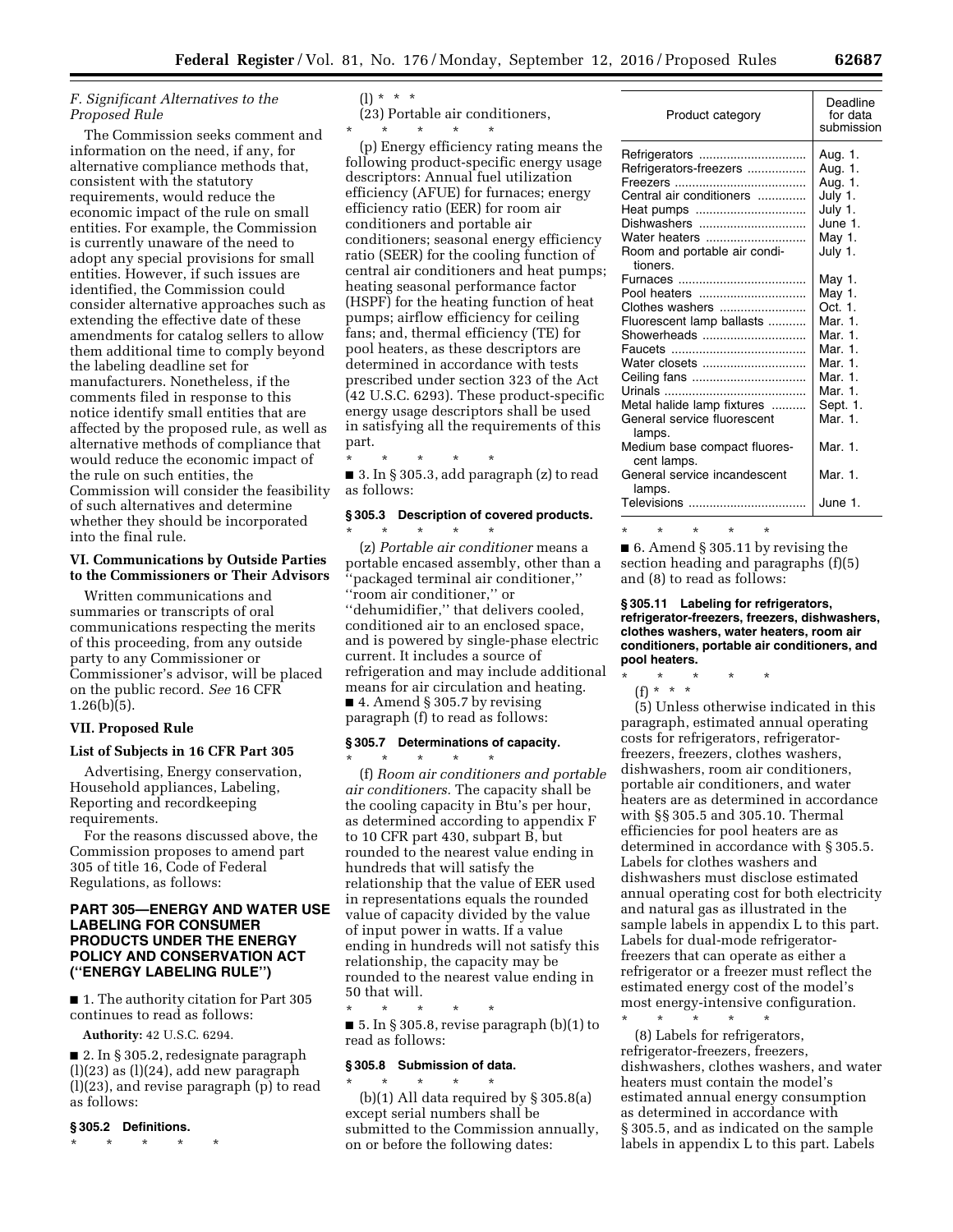for room air conditioners, portable air conditioners, and pool heaters must contain the model's energy efficiency rating or thermal efficiency, as applicable, as determined in accordance with § 305.5 and as indicated on the sample labels in appendix L to this part.

\* \* \* \* \* ■ 7. Amend § 305.13 by revising paragraph (a) to read as follows:

### **§ 305.13 Labeling for ceiling fans.**

(a) *Ceiling fans.*—(1) *Content.* Any covered product that is a ceiling fan shall be labeled clearly and conspicuously on the package's principal display panel with the following information on the label consistent with the sample label in Appendix L to this part:

(i) Headlines, including the title ''EnergyGuide,'' and text as illustrated in the sample labels in Appendix L to this part;

(ii) The product's estimated yearly energy cost based on [12 hours per day for fans greater than 84 inches in diameter and for high velocity smalldiameter fans, and 6.4 hours for all other covered models] hours use per day and 12 cents per kWh;

(iii) The product's airflow expressed in cubic feet per minute and determined pursuant to § 305.5 of this part;

(iv) The product's energy use expressed in watts and determined pursuant to § 305.5 of this part as indicated in the sample label in appendix L of this part;

(v) The statement ''Based on 12 cents per kWh and [12 hours per day for fans greater than 84 inches in diameter and for high velocity small-diameter fans, and 6.4 hours for all other covered models] use per day'';

(vi) The statement ''Your cost depends on rates and use'';

(vii) The statement ''All estimates based on typical use, excluding lights'';

(viii) The statement ''The higher the airflow, the more air the fan will move;''

(ix) The statement "Airflow<br>Efficiency: Cubic Feet Per l Cubic Feet Per Minute

Per Watt'';

(x) The address *ftc.gov/energy*;

(xi) For fans less than 19 inches in diameter, the label shall display a cost range of \$10 to \$50 along with the statement underneath the range ''Cost Range of Similar Models (18″ or smaller)'';

(xii) For fans from 19 or more inches and less than 84 inches in diameter, the label shall display a cost range of \$3 to \$34 along with the statement underneath the range ''Cost Range of Similar Models (19″–83″).

(xiii) For fans more than 83 inches in diameter, the label shall display a cost

range of \$49 to \$734 along with the statement underneath the range ''Cost Range of Similar Models (greater than  $83'$ ).'

(xiv) For high velocity, small diameter fans, the label shall display a cost range of \$8 to \$85 along with the statement underneath the range ''Cost Range of Similar Models.''

(xv) Placement of the labeled product on the scale proportionate to the lowest and highest estimated annual energy costs as illustrated in the Sample Labels in appendix L. When the estimated annual energy cost of a given model falls outside the limits of the current range for that product, the manufacturer shall place the product at the end of the range closest to the model's energy cost.

(xvi) The ENERGY STAR logo as illustrated on the ceiling fan label illustration in Appendix L for qualified products, if desired by the manufacturer. Only manufacturers that have signed a Memorandum of Understanding with the Department of Energy or the Environmental Protection Agency may add the ENERGY STAR logo to labels on qualifying covered products; such manufacturers may add the ENERGY STAR logo to labels only on those products that are covered by the Memorandum of Understanding;

(2) *Label size, color, and text font.* The label shall be four inches wide and three inches high. The label colors shall be black text on a process yellow or other neutral contrasting background. The text font shall be Arial or another equivalent font. The label's text size, format, content, and the order of the required disclosures shall be consistent with the ceiling fan label illustration of appendix L of this part.

(3) *Placement.* The ceiling fan label shall be printed on or affixed to the principal display panel of the product's packaging.

(4) *Additional information.* No marks or information other than that specified in this part shall appear on this label, except a model name, number, or similar identifying information.

(5) *Labeling for ''multi-mount'' fans.*  For ''multi-mount'' fan models that can be installed either extended from the ceiling or flush with the ceiling, the label content must reflect the lowest efficiency (cubic feet per watt) configuration. Manufacturers may provide a second label depicting the efficiency at the other configuration. \* \* \* \* \*

■ 8. Amend § 305.16 by revising paragraphs (a)(3), (a)(4), (b)(3), and (b)(4) to read as follows:

# **§ 305.16 Labeling and marking for plumbing products.**

 $(a) * * * *$ 

(3) The package for each showerhead and faucet shall disclose the manufacturer's name and the model number.

(4) The package or any label attached to the package for each showerhead or faucet shall contain at least the following: The flow rate expressed in gallons per minute (gpm) or gallons per cycle (gpc), and the flow rate value shall be the actual flow rate or the maximum flow rate specified by the standards established in subsection (j) of section 325 of the Act, 42 U.S.C. 6295(j). Each flow rate disclosure shall also be given in liters per minute (L/min) or liters per cycle (L/cycle).

(b) \* \* \*

(3) The package, and any labeling attached to the package, for each water closet and urinal shall disclose the flow rate, expressed in gallons per flush (gpf), and the water use value shall be the actual water use or the maximum water use specified by the standards established in subsection (k) of section 325 of the Act, 42 U.S.C. 6295(k). Each flow rate disclosure shall also be given in liters per flush (Lpf).

(4) With respect to any gravity tanktype white 2-piece toilet offered for sale or sold before January 1, 1997, which has a water use greater than 1.6 gallons per flush (gpf), any printed matter distributed or displayed in connection with such product (including packaging and point-of-sale material, catalog material, and print advertising) shall include, in a conspicuous manner, the words ''For Commercial Use Only.''

\* \* \* \* \*

# **§ 305.20 [Amended]**

■ 9. In § 305.20, remove the term "room air conditioners'' wherever it appears and add, in its place, the term ''room and portable air conditioners.'' ■ 10. Add Appendix D6 to read as

follows:

# **Appendix D5 to Part305—Water Heaters—Instantaneous–Electric**

# RANGE INFORMATION

| Capacity                                                           | Range of estimated<br>annual energy costs<br>(dollars/year) |         |
|--------------------------------------------------------------------|-------------------------------------------------------------|---------|
| Capacity<br>(maximum<br>flow rate);<br>gallons per<br>minute (gpm) |                                                             |         |
|                                                                    | l ow                                                        | High    |
| "Very Small"-<br>less than 1.6<br>"Low"—1.7 to                     | $\star$                                                     | $\star$ |
| 27<br>.                                                            |                                                             |         |